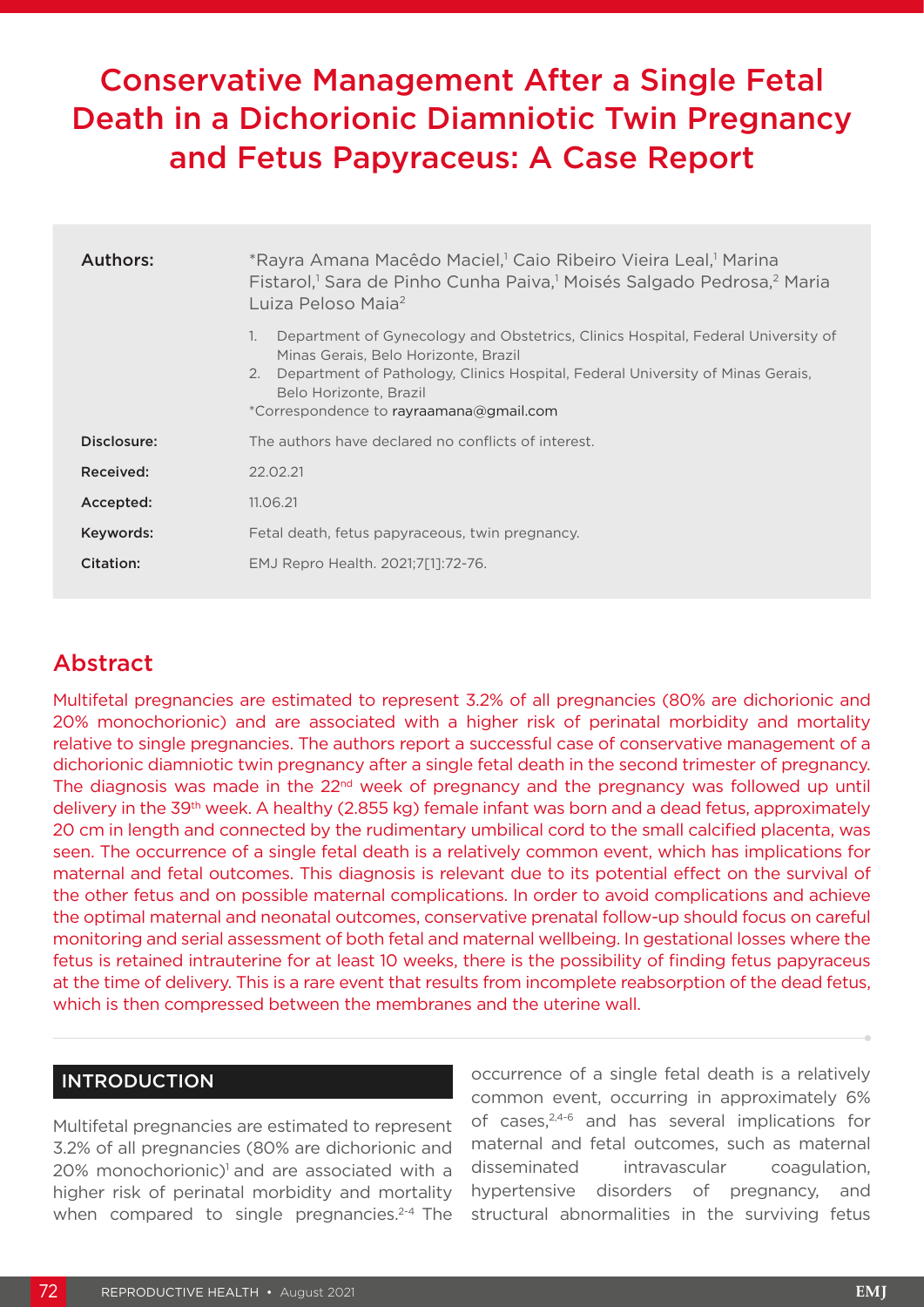(e.g., cerebral alterations, bilateral renal cortical necrosis, gastrointestinal tract atresia, and aplasia cutis).<sup>7</sup> The extrinsic compression of the dead fetus by the remaining fetus can result in the appearance of an entity known as fetus papyraceous, a rare event that occurs in 0.018-0.02% of multifetal pregnancies.<sup>8,9</sup>

Herein, the authors report a successful case of conservative management of a dichorionic diamniotic twin pregnancy after a single fetal death in the second trimester of pregnancy.

#### CASE REPORT

A 36-year-old patient (gravida 2, para 1; one previous caesarean section) was referred for follow-up at the high-risk prenatal care unit of

a tertiary referral hospital due to a dichorionic diamniotic twin pregnancy at 11 weeks of pregnancy (calculated by an obstetric ultrasound performed at the 8<sup>th</sup> week). The patient was known to have epilepsy, controlled using phenobarbital (100 mg daily), but no other comorbidities were recorded. At the 13th week of pregnancy, another obstetric ultrasound was performed, showing two gestational sacs of usual aspect, containing, in each one, an embryo with a visible heartbeat and nasal bone. In addition, nuchal translucency screening tests were in the appropriate percentiles for gestational age (Figures 1 and 2). At the 16<sup>th</sup> week of pregnancy, the patient was clinically examined and both twins' hearts were auscultated. No abnormalities were found on the clinical examinations.



Figure 1: Ultrasound showing first twin with normal nuchal translucency screening and presence of nasal bone.



Figure 2: Ultrasound showing second twin with normal nuchal translucency screening and presence of nasal bone.

At the  $22<sup>nd</sup>$  week of pregnancy, a morphology ultrasound was performed and the death of one of the fetuses was diagnosed. The live fetus showed good vitality and no morphological changes were detected. The dead fetus was not described.

The pregnancy follow-up comprised a total of 12 prenatal visits and all tests recommended were performed, including three more ultrasound examinations, which were performed at 23– 24 weeks, 31–32 weeks, and 37–38 weeks. These consistently demonstrated a fetus with adequate growth and good vitality. There were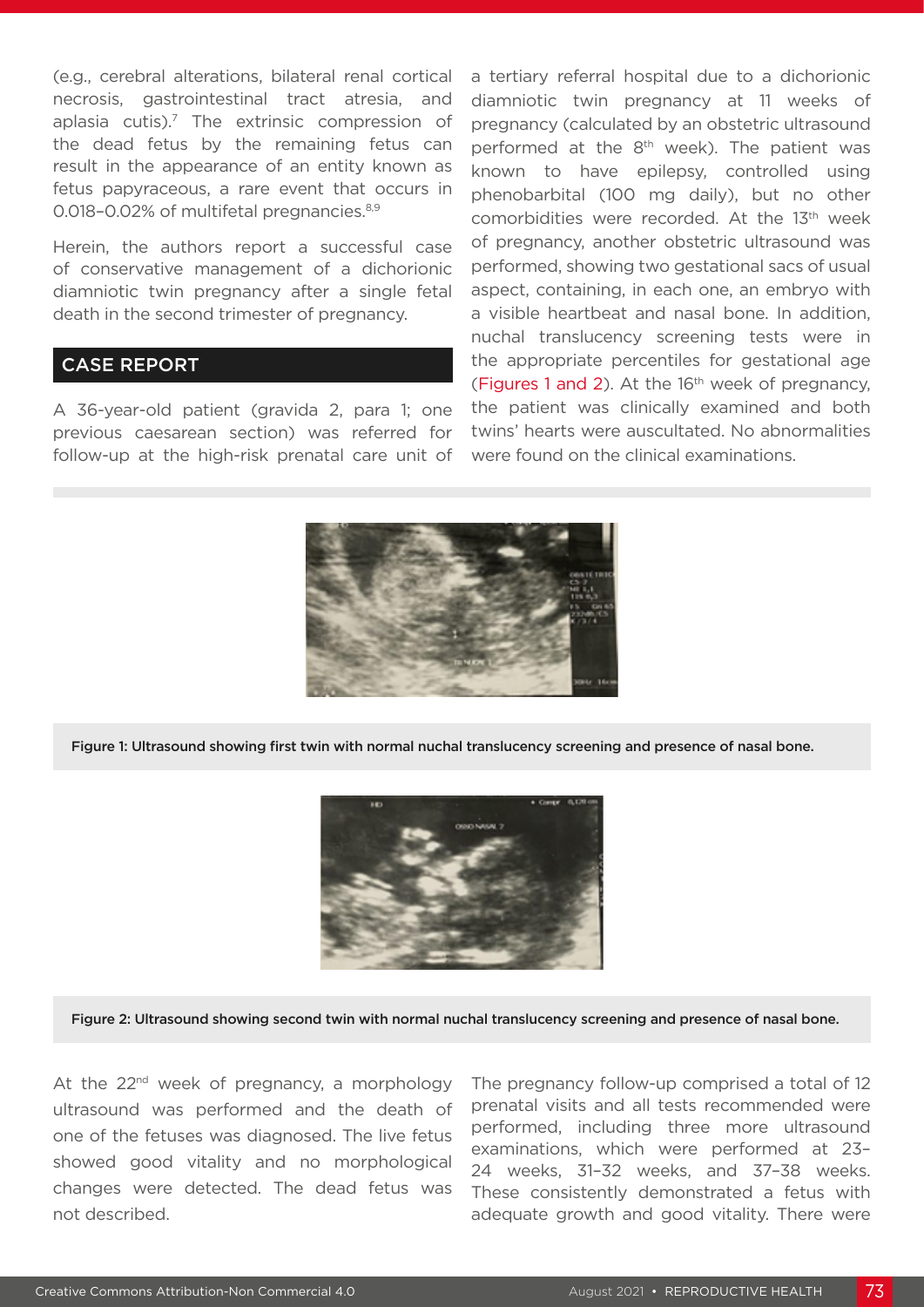no descriptions regarding the dead fetus in the ultrasounds.

At 39 weeks of gestational age, the patient was admitted to the maternity ward for caesarean section on request (according to the maternity protocol). Gestational hypertension was diagnosed on admission. The patient underwent an uneventful lower segment caesarean section. A healthy (2.855 kg) female infant was born, whose Apgar scores were 8 and 9 at the first and fifth minute of life, respectively. After extraction of the placenta, a dead fetus, approximately 20 cm in length and connected by the rudimentary umbilical cord to the small calcified placenta, was seen (Figure 3). The set of placentas and the mummified fetus were sent for anatomo-pathological examination. The mother and the newborn had no complications during hospitalisation and were discharged 72 hours after delivery.

The anatomo-pathological report showed a succenturiate placenta (an accessory lobe) and a marginally inserted umbilical cord containing three vessels. No other relevant histopathological lesions were observed.

Adhered to the membranes was an involuted placental disc of 15.0x12.0x0.3 cm with extensive areas of infarction/hyalinisation and calcification. In the same flask, there were a fetus papyraceus showing maceration Grade III, whose sex could not be morphologically determined, with an anthropometric gestational age of 13 weeks.

#### **DISCUSSION**

This report shows that conservative management can be successful for cases of single fetal death in a twin pregnancy during the second trimester. The prognosis of pregnancy after the death of one of the twins will depend primarily on the gestational age at the time of fetal death and chorionicity, regardless of amnionicity. If the loss occurs within the first trimester, the death of one of the fetuses does not appear to be associated with deleterious effects on the development of the survivor, especially in dichorionic diamniotic pregnancies. In this instance, patients may be asymptomatic or present with abdominal pain and mild genital bleeding.<sup>2,8,9</sup> However, single fetal death after 14 weeks, and especially after the 20<sup>th</sup> week of pregnancy, is associated with adverse effects on the surviving fetus, with a higher risk of prematurity (spontaneous or iatrogenic), restricted intrauterine growth, neurological morbidity for the surviving fetus, pre-eclampsia, haemorrhage, and sepsis.<sup>2,4,5,8,10</sup>



Figure 3: Macroscopically unchanged placenta adhered to calcified placental disc, which is connected by a rudimentary umbilical cord to a mummified fetus.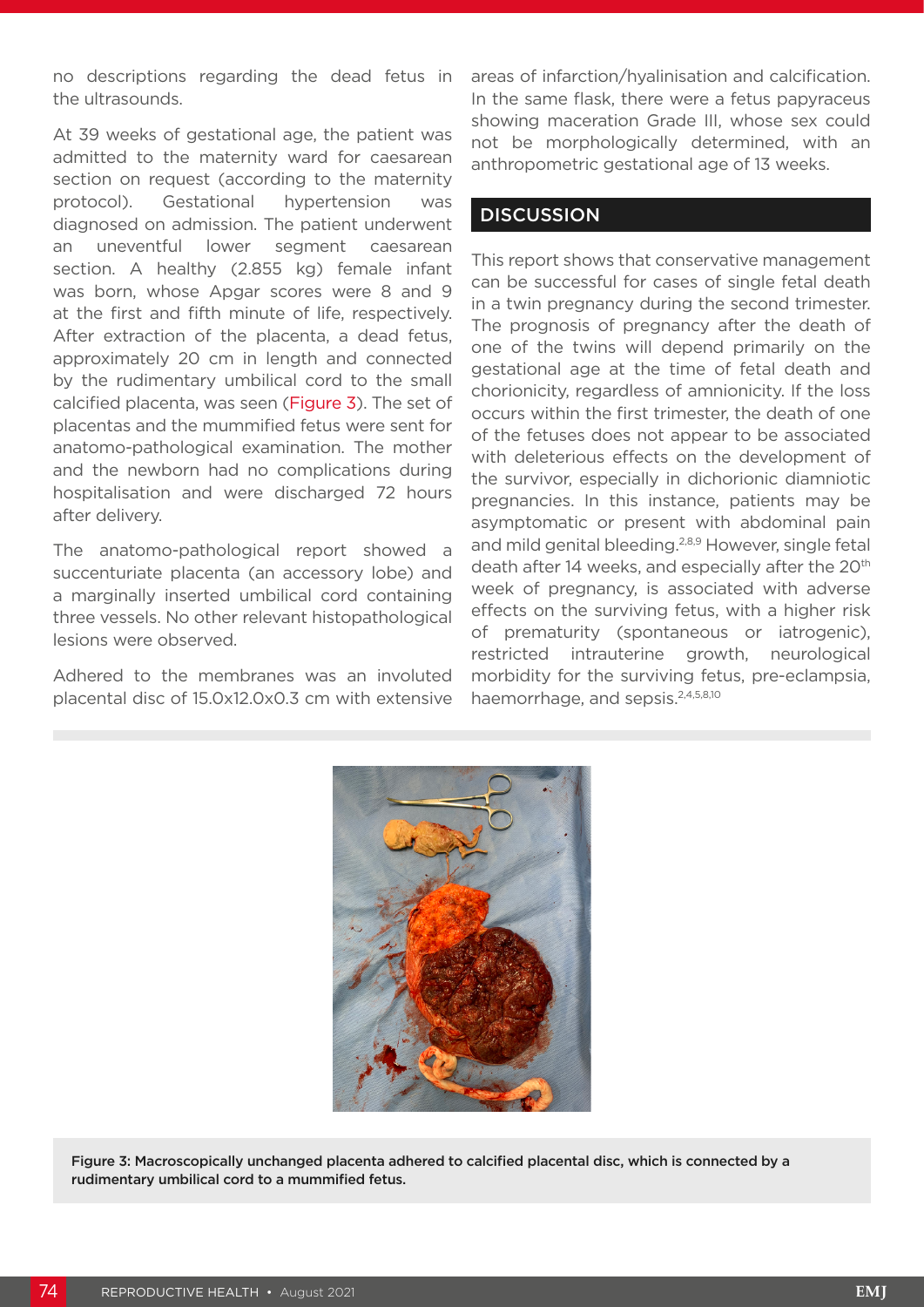The prognosis of the surviving fetus is worse in monochorionic pregnancies, regardless of amnionicity, due to mechanisms that are not yet well understood. However, it is most probably related to the presence of important vascular anastomoses that allow thrombotic substances released by the dead fetus to reach the circulation of the surviving fetus, causing hypotension, hypoperfusion, hypoxia, acidosis, exsanguination, severe anaemia, and generalised ischaemic injuries (particularly in the central nervous system of the surviving twin).9,11,12

In monochorionic twins, the risk of prematurity (most relevant between 28–33 weeks of pregnancy), neuropsychomotor disorders, postnatal cranial imaging abnormalities, and death of the surviving twin after single fetal death were estimated at 68%, 26%, 34%, and 15%, respectively, while in dichorionic twins the rates were estimated at 54%, 2%, 16%, and 3%, respectively.10,12

Currently, there is no consensus regarding the follow-up or definition of the ideal gestational age for interruption of pregnancy in the event of the death of one of the fetuses in twin pregnancies. However, fetal death in the first trimester does not appear to be associated with adverse outcomes, a risk that increases from the second or third trimester.11-13 In these scenarios, the conservative approach is advocated above all else when gestational loss of one of the fetuses occurs at a non-viable gestational age or is associated with extreme prematurity.<sup>13</sup> In the case of dichorionic pregnancies, pregnancy must be carried out for at least 38 weeks, whenever both maternal and fetal wellbeing are assured,6,11,13 unless there is some other obstetric indication for termination of pregnancy. In the case of monochorionic pregnancies, conservative management is an option, especially prior to 34 weeks, because of the greater neonatal risks associated with prematurity. Antenatal corticosteroid therapy should be considered.<sup>13</sup>

In conservative management, follow-up should prioritise surveillance of fetal wellbeing through serial ultrasounds to monitor fetal growth and amniotic fluid volume. Doppler ultrasonographic measurement of the peak systolic velocity in the middle cerebral artery is a good parameter for monitoring fetal anaemia. This is very useful when assessing wellbeing due to the subsequent

risk of exsanguination of the surviving fetus.13,14 Persistent absent or reversed end-diastolic flow in umbilical artery Doppler has been associated with severe fetal deterioration, while intermittent absent or reversed end-diastolic flow has been reported to be associated with unexpected fetal demise. Normal umbilical artery Doppler pulsatility index carries the best prognosis.<sup>11,13,17</sup>

For maternal monitoring, coagulation blood tests are recommended. Moreover, special attention should be paid to blood pressure and proteinuria levels. This is due to the higher risk of hypertensive disorders associated with twin pregnancies, especially those in which one of the fetuses dies.13,15 Anti-Rho Ig should be administered to rhesus-negative patients.<sup>13</sup> The determination of the mode of delivery must be based on obstetric criteria.<sup>11,13</sup>

Fetus papyraceous results from incomplete absorption of a dead fetus, retained inside the uterus for at least 10 weeks, which undergoes fluid loss and mechanical compression between the membranes and the uterine wall. The cause of death is generally unknown but it is often associated with chromosomal abnormalities, placental abnormalities such as improper insertion of the umbilical cord, or, in the case of monochorionic diamniotic pregnancies, twin-totwin transfusion syndrome.<sup>8</sup> The cause of death of one of the fetuses in this case report was unknown. However, it is important to discuss one of the relevant comorbidities of the patient: epilepsy, which was treated with phenobarbital (100 mg daily). There are data in the literature showing that exposure to anti-epileptic drugs, especially phenobarbital, may be associated with unfavourable pregnancy outcomes. In a study conducted by Wen et al.<sup>16</sup> 14,982 women were exposed to folic acid antagonists (either sulfamethoxazole–trimethoprim or phenobarbital). Overall, maternal exposure was associated with a greater risk of restricted fetal growth and fetal death. A prospective casecontrol cohort study conducted by Waters et al.<sup>17</sup> also showed that women with epilepsy who were exposed to anti-epileptic drugs (carbamazepine, phenytoin, and phenobarbital) had a higher rate of fetal death and anomalies than the control population. In this instance, phenobarbital was associated with the highest relative risk for those outcomes. No data have been found in the literature concerning single fetal death in